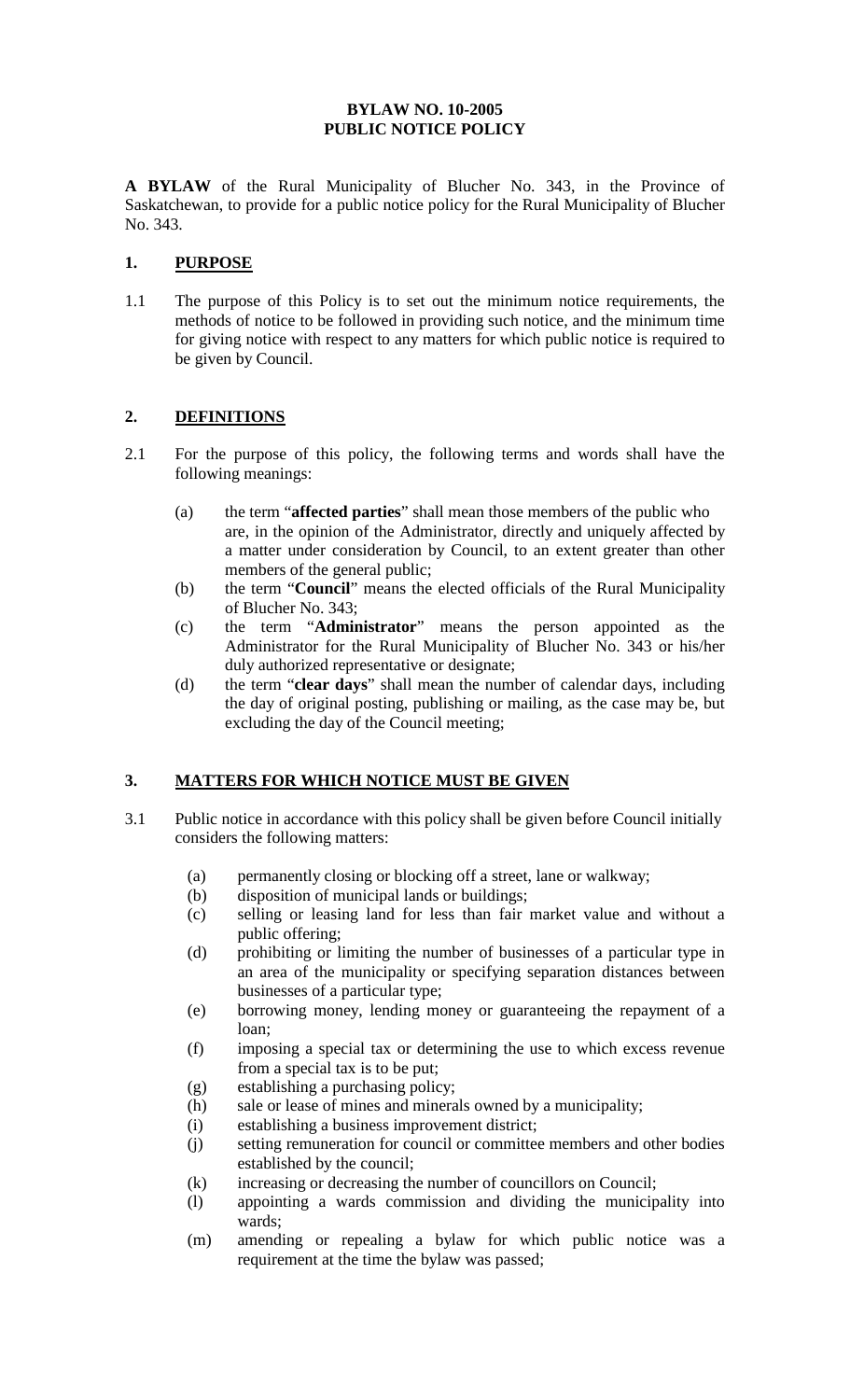- (n) any matter where holding a public hearing is required under *The Municipalities Act* or any other Act except where the Act contains it own public notice provisions;
- (o) discussing a matter at a public meeting held as a result of a petition signed by the required number of electors; and
- (p) the amendment or repeal of a bylaw or resolution when the resolution or bylaw was passed as a result of a vote of the electors where at least three years have passed from the date that the bylaw or resolution was passed and a vote of the voters is not being held regarding the proposed current action.

## **4. NOTICE TO THE GENERAL PUBLIC AND AFFECTED PARTIES**

- 4.1 Notice shall be given to the general public for all matters set out in subsection 3.1 (a to o) in accordance with this section:
	- (a) notice of the matter shall be posted at the Municipal Office at least seven (7) clear days prior to the meeting at which Council will initially consider the matter; and
	- (b) notice of the matter shall be posted in a conspicuous place in the municipality at least seven (7) clear days prior to the meeting at which Council will initially consider the matter.
- 4.2 Notice shall be given to the general public for the matter set out in subsection 3.1(p) in accordance with this section:
	- (a) notice of the matter shall be posted at the Municipal Office at least twenty one (21) clear days prior to the meeting at which Council will initially consider the matter; and
	- (b) notice of the matter shall be posted in a conspicuous place in the municipality at least twenty one (21) clear days prior to the meeting at which Council will initially consider the matter.
- 4.3 In addition to the general notice requirements of section 4.1, **additional** notice shall be given in accordance with subsection 4.4 to all affected parties when Council is initially considering the following matters:
	- (a) prohibiting or limiting the number of businesses of a particular type in an area of the municipality or specifying separation distances between businesses of a particular type;
	- (b) permanently closing or blocking off a street, lane or walkway;
	- (c) permanently modifying an intersection with the use of physical barriers;
	- (d) imposing a special tax or determining the use to which excess revenue from a special tax is to be put; and
	- (e) establishing a business improvement district.
- 4.4 **Additional** notice of the matters listed in subsection 4.3 shall be given using either of the following methods:
	- (a) by mailing notice of the matter to all affected parties by ordinary mail which is to be postmarked no later than seven (7) clear days prior to the Council meeting at which the matter will initially be considered; **or**
	- (b) by leaving notice of the matter in a mail receptacle at the address of the affected party at least seven (7) clear days prior to the Council meeting at which the matter will initially be considered.

## **5. NOTICE OF FURTHER DEALINGS RESPECTING A MATTER**